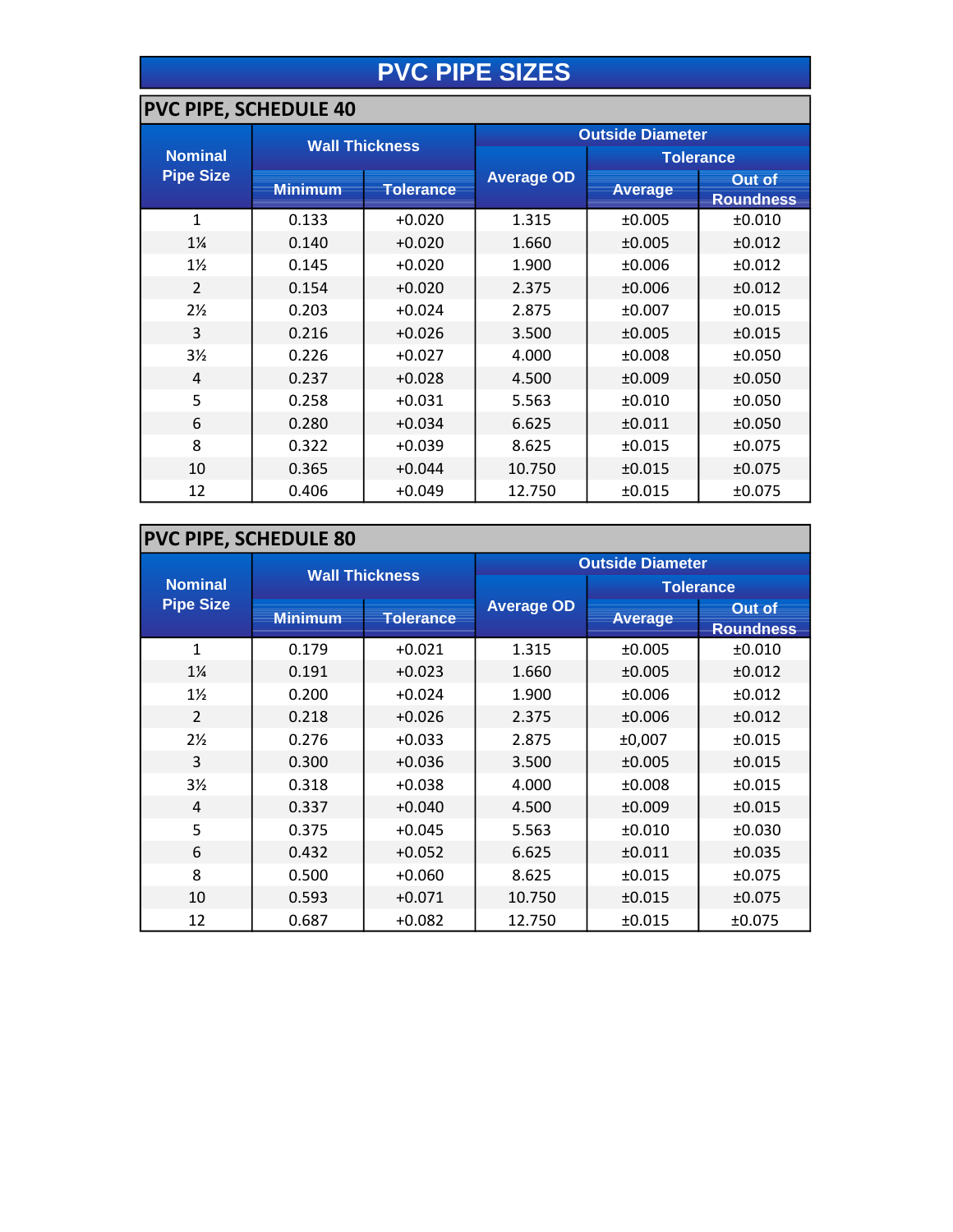# **PVC PIPE DIMENSIONS**

#### **PVC PIPE (SDR-PR), SDR-21 (200)**

|                  |                | <b>Wall Thickness</b> | <b>Outside Diameter</b> |                |                                   |  |  |
|------------------|----------------|-----------------------|-------------------------|----------------|-----------------------------------|--|--|
| <b>Nominal</b>   |                |                       |                         |                | <b>Tolerance</b>                  |  |  |
| <b>Pipe Size</b> | <b>Minimum</b> | <b>Tolerance</b>      | <b>Average OD</b>       | <b>Average</b> | <b>Out of</b><br><b>Roundness</b> |  |  |
| $\mathbf{1}$     | 0.063          | $+0.020$              | 1.315                   | ±0.005         | ±0.015                            |  |  |
| $1\frac{1}{4}$   | 0.079          | $+0.020$              | 1.660                   | ±0.005         | ±0.015                            |  |  |
| $1\frac{1}{2}$   | 0.090          | $+0.020$              | 1.900                   | ±0.006         | ±0.030                            |  |  |
| $\overline{2}$   | 0.113          | $+0.020$              | 2.375                   | ±0.006         | ±0.030                            |  |  |
| $2\frac{1}{2}$   | 0.137          | $+0.020$              | 2.875                   | ±0.007         | ±0.030                            |  |  |
| 3                | 0.167          | $+0.020$              | 3.500                   | ±0.008         | ±0.030                            |  |  |
| 3 <sub>2</sub>   | 0.190          | $+0.023$              | 4.000                   | ±0.008         | ±0.050                            |  |  |
| 4                | 0.214          | $+0.026$              | 4.500                   | ±0.009         | ±0.050                            |  |  |
| 5                | 0.265          | $+0.032$              | 5.563                   | ±0,010         | ±0.050                            |  |  |
| 6                | 0.316          | $+0.038$              | 6.625                   | ±0.011         | t0.050                            |  |  |
| 8                | 0.410          | $+0.049$              | 8.625                   | ±0.015         | ±0.075                            |  |  |
| 10               | 0.511          | $+0.061$              | 10.750                  | ±0.015         | t0.075                            |  |  |
| 12               | 0.606          | $+0.073$              | 12.750                  | ±0.015         | ±0.075                            |  |  |

## **PVC PIPE (SDR-PR), SDR-26 (160)**

|                  | <b>Wall Thickness</b> |                  | <b>Outside Diameter</b> |                  |                                   |
|------------------|-----------------------|------------------|-------------------------|------------------|-----------------------------------|
| <b>Nominal</b>   |                       |                  |                         | <b>Tolerance</b> |                                   |
| <b>Pipe Size</b> | <b>Minimum</b>        | <b>Tolerance</b> | <b>Average OD</b>       | <b>Average</b>   | <b>Out of</b><br><b>Roundness</b> |
| $\mathbf{1}$     | 0.060                 | $+0.010$         | 1.315                   | ±0.005           | ±0.015                            |
| $1\frac{1}{4}$   | 0.064                 | $+0.020$         | 1.660                   | ±0.005           | ±0.015                            |
| $1\frac{1}{2}$   | 0.073                 | $+0.020$         | 1.900                   | ±0.006           | ±0.030                            |
| $\overline{2}$   | 0.091                 | $+0.020$         | 2.375                   | ±0.006           | ±0.030                            |
| $2\frac{1}{2}$   | 0.110                 | $+0.020$         | 2.875                   | ±0.007           | ±0.030                            |
| 3                | 0.135                 | $+0.020$         | 3.500                   | ±0.008           | ±0.030                            |
| $3\frac{1}{2}$   | 0.154                 | $+0.020$         | 4.000                   | ±0.008           | ±0.050                            |
| $\overline{4}$   | 0.173                 | $+0.021$         | 4.500                   | ±0.009           | ±0.050                            |
| 5                | 0.214                 | $+0.027$         | 5.563                   | ±0.010           | ±0.050                            |
| 6                | 0.255                 | $+0.031$         | 6.625                   | ±0.011           | ±0.050                            |
| 8                | 0.332                 | $+0.040$         | 8.625                   | ±0.015           | ±0.075                            |
| 10               | 0.413                 | $+0.050$         | 10.750                  | ±0.015           | ±0.075                            |
| 12               | 0.490                 | $+0.059$         | 12.750                  | ±0.015           | ±0.075                            |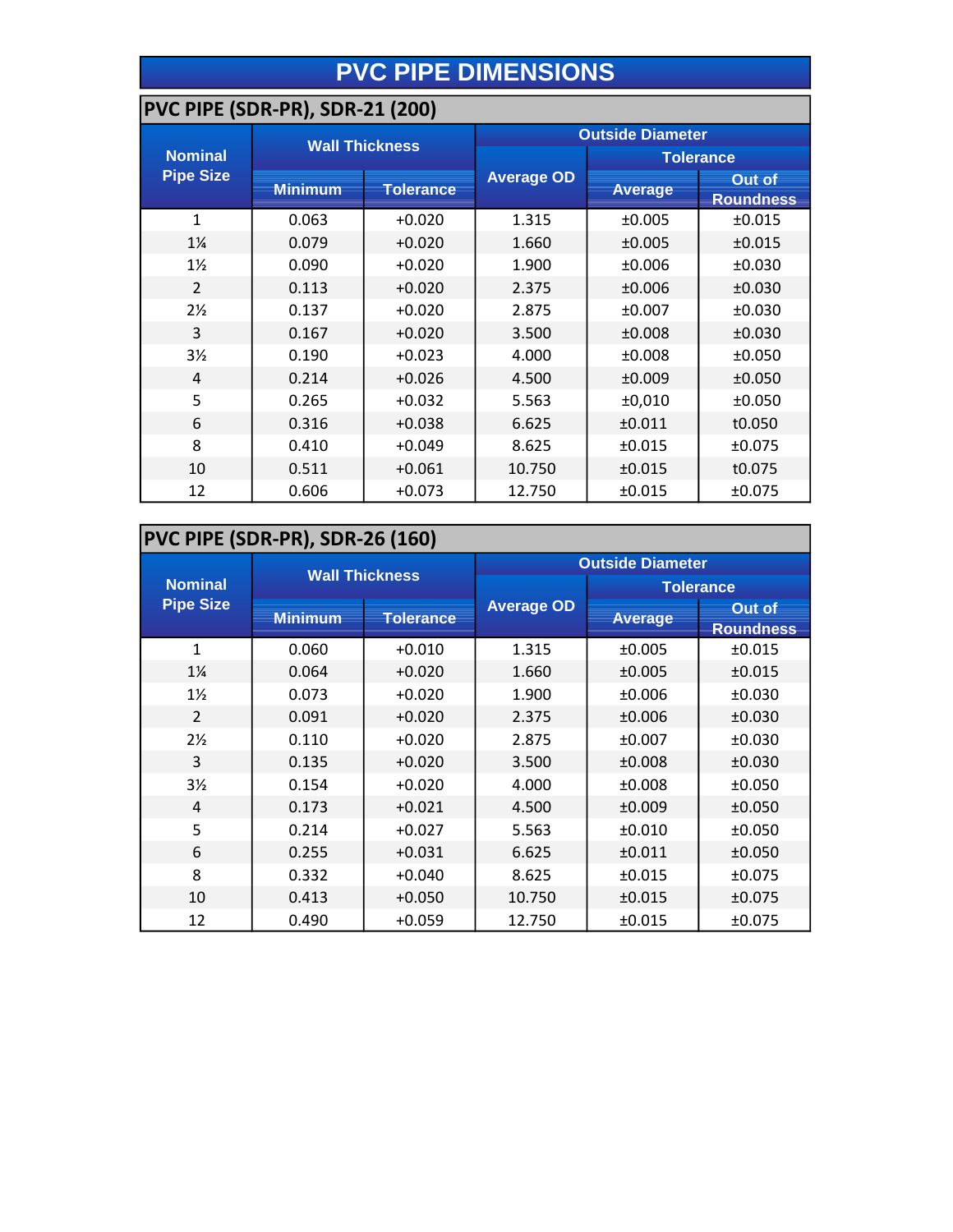# **PVC PIPE DIMENSIONS**

## **PVC PIPE (SDR-PR), SDR-32.5 (125)**

|                  | - - , ,               |                  |                         |                |                            |  |  |
|------------------|-----------------------|------------------|-------------------------|----------------|----------------------------|--|--|
|                  | <b>Wall Thickness</b> |                  | <b>Outside Diameter</b> |                |                            |  |  |
| <b>Nominal</b>   |                       |                  |                         |                | <b>Tolerance</b>           |  |  |
| <b>Pipe Size</b> | <b>Minimum</b>        | <b>Tolerance</b> | <b>Average OD</b>       | <b>Average</b> | Out of<br><b>Roundness</b> |  |  |
| 3                | 0.108                 | $+0.020$         | 3.500                   | ±0.005         | ±0.030                     |  |  |
| $3\frac{1}{2}$   | 0.123                 | $+0.020$         | 4.000                   | ±0.008         | ±0.050                     |  |  |
| 4                | 0.138                 | $+0.020$         | 4.500                   | ±0.009         | ±0.050                     |  |  |
| 5                | 0.171                 | $+0.021$         | 5.563                   | ±0.010         | ±0.050                     |  |  |
| 6                | 0.204                 | $+0.024$         | 6.625                   | ±0.011         | ±0.050                     |  |  |
| 8                | 0.265                 | $+0.032$         | 8.625                   | ±0.015         | ±0.075                     |  |  |
| 10               | 0.331                 | $+0.040$         | 10.750                  | ±0.015         | ±0.075                     |  |  |
| 12               | 0.392                 | $+0.047$         | 12.750                  | ±0.015         | ±0.075                     |  |  |

#### **PVC PIPE (SDR-PR), SDR-41 (100)**

|                                    | <b>Wall Thickness</b> |                  | <b>Outside Diameter</b> |                  |                            |
|------------------------------------|-----------------------|------------------|-------------------------|------------------|----------------------------|
| <b>Nominal</b><br><b>Pipe Size</b> |                       |                  |                         | <b>Tolerance</b> |                            |
|                                    | <b>Minimum</b>        | <b>Tolerance</b> | <b>Average OD</b>       | <b>Average</b>   | Out of<br><b>Roundness</b> |
| $3\frac{1}{2}$                     | 0.098                 | $+0.020$         | 4.000                   | ±0.050           | ±0.050                     |
| 4                                  | 0.110                 | $+0.020$         | 4.500                   | ±0.009           | ±0.050                     |
| 5                                  | 0.136                 | $+0.020$         | 5.563                   | ±0.010           | ±0.050                     |
| 6                                  | 0.162                 | $+0.020$         | 6.625                   | ±0.011           | ±0.050                     |
| 8                                  | 0.210                 | $+0.025$         | 8.625                   | ±0.015           | ±0.075                     |
| 10                                 | 0.262                 | $+0.031$         | 10.750                  | ±0.015           | ±0.075                     |
| 12                                 | 0.311                 | $+0.037$         | 12.750                  | ±0.015           | ±0.075                     |

## **PVC SEWER PIPE, DR 35**

| <b>Nominal</b><br><b>Pipe Size</b> | <b>Wall Thickness</b> |               | <b>Outside Diameter</b> |                  |                            |
|------------------------------------|-----------------------|---------------|-------------------------|------------------|----------------------------|
|                                    |                       |               |                         | <b>Tolerance</b> |                            |
|                                    | <b>Minimum</b>        | Tolerance     | <b>Average OD</b>       | <b>Average</b>   | Out of<br><b>Roundness</b> |
| 10                                 | 0.300                 | Not Specified | 10.500                  | ±0.015           | Not Specified              |
| 12                                 | 0.360                 | Not Specified | 12.500                  | ±0.018           | Not Specified              |
| 15                                 | 0.437                 | Not Specified | 15.300                  | ±0.023           | Not Specified              |